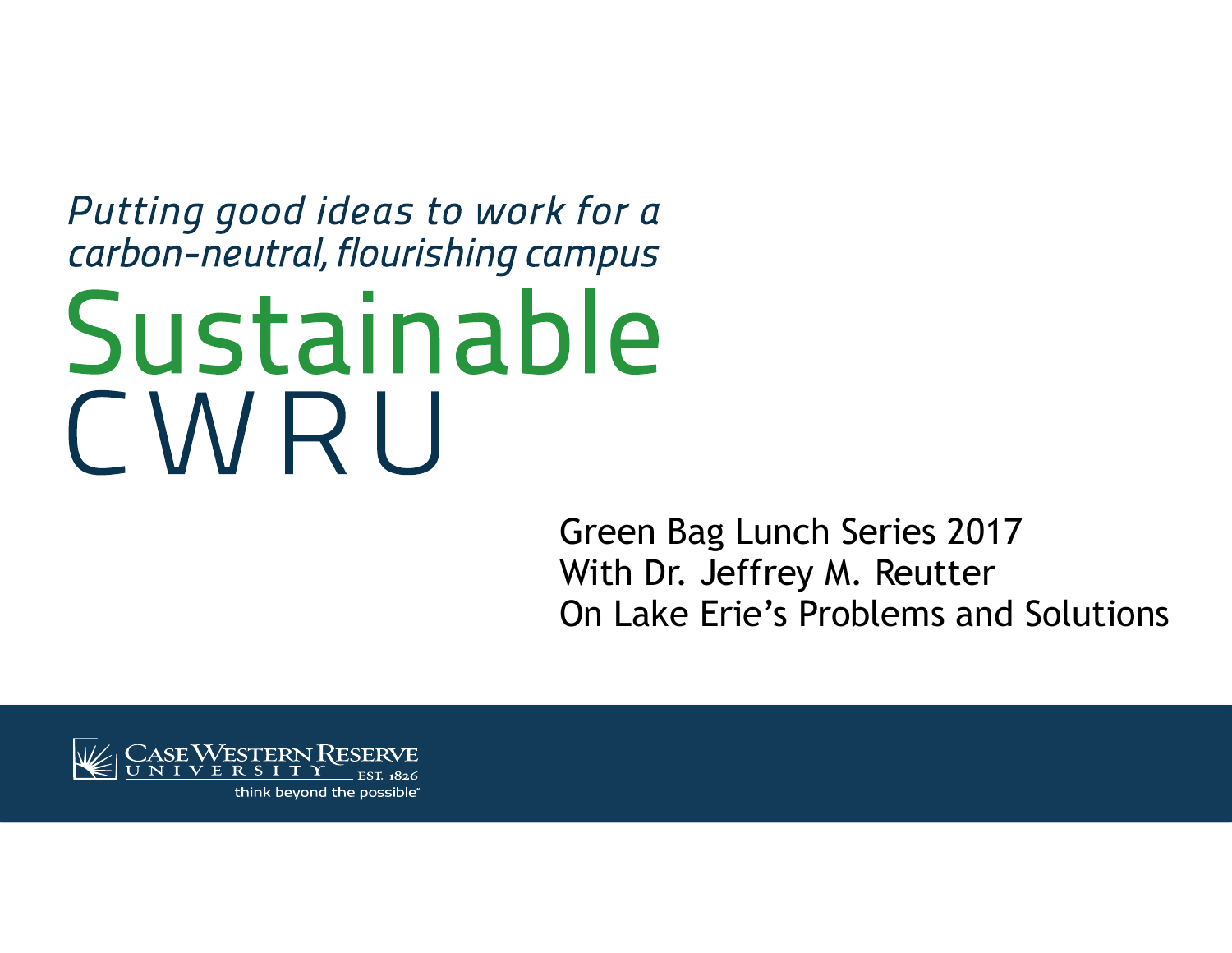

- •Green Your Lawn
- $\bullet$ Alternative Fuel Vehicles
- •Green Design for Your Home
- • Greening Your Holiday w/ Upcycled Gifts (November 29!)
- + Monthly Newsletters
- $\bullet$ Solar for Your Home
- $\bullet$ Biking to Work
- $\bullet$ Recycle Like a Master
- $\bullet$ Tink's Green Building Features
- $\bullet$ Our Energy Grid
- + Social Media

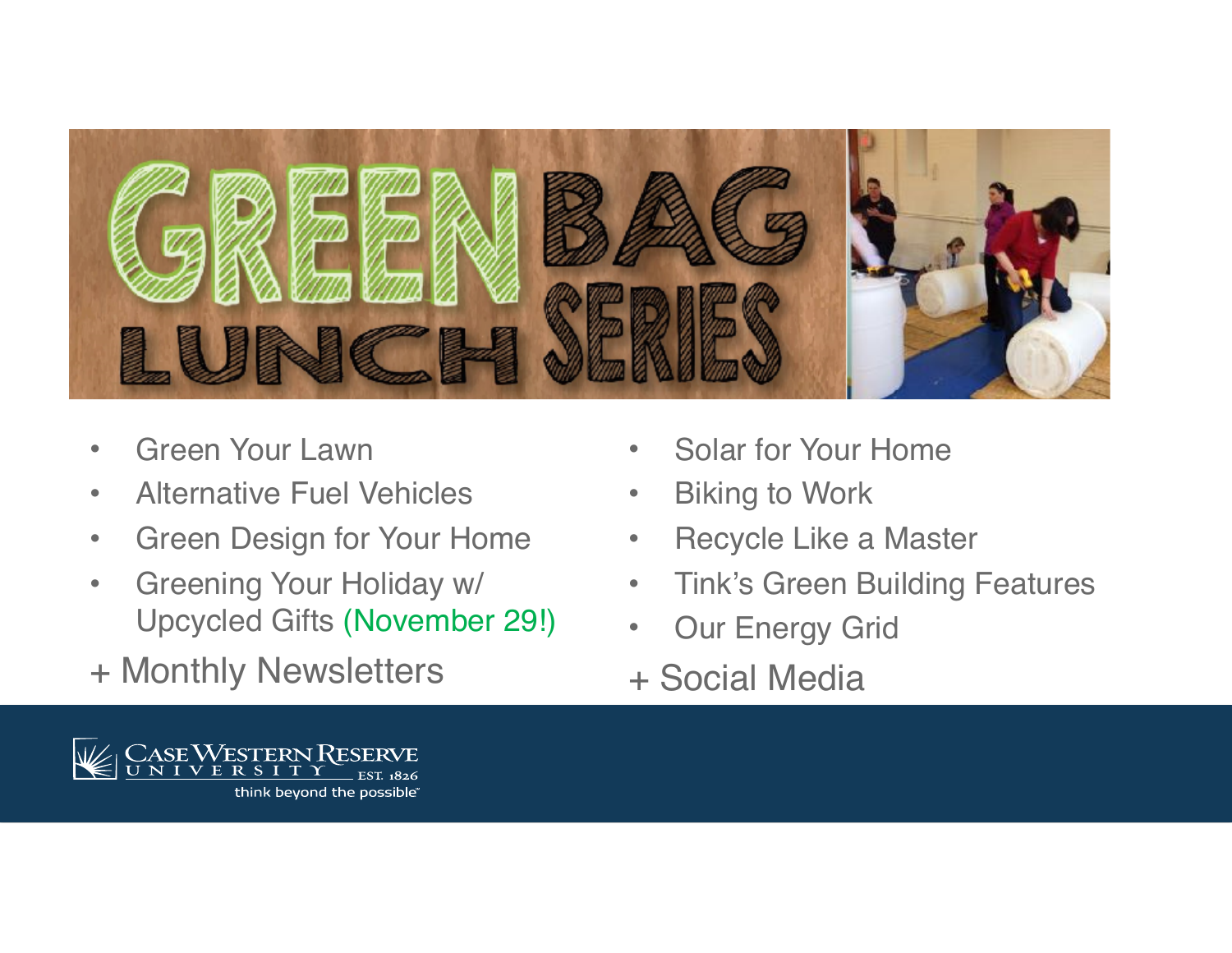#### Sustainable CWRU Elements Climate Action Plan •





 The Fowler Center for Business as an Agent of World Benefit

- $\bullet$ Great Lakes Energy Institute
- •University Farm
- • Summer Undergraduate Research in Energy and **Sustainability**
- •Social Justice Alliance
- $\bullet$ Sustainability Alliance
- •Campus Planning & Facilities Management
- $\bullet$ Student Groups
- •Staff Green Teams
- $\bullet$ Environmental Studies Major
- •Lots of sustainability related research

•…

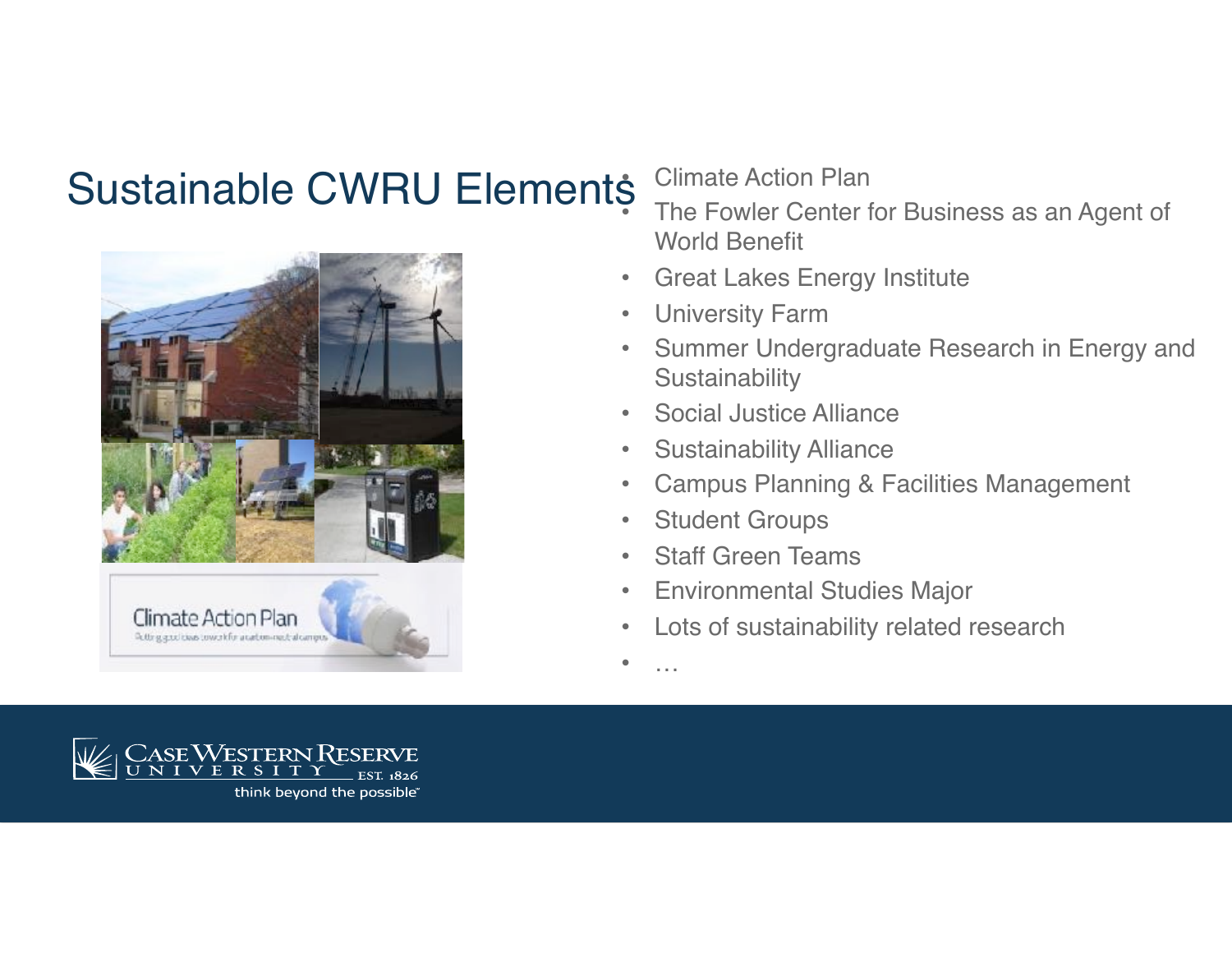## Student Sustainability Ambassadors

**Recycling & Waste:** Neil Chavan & Helen Sanderson, Lori Sun & Divya Manoharan **Climate & Energy:** Maggie McClarren & John Kilbane **Green Building:** Duck Rhee & Carlos Lewis-Miller **Transportation:** Amelia Samett & Tom Ugras **Green Grounds:** Kayla Buckelew & Claire Holliday **Local Food & Water:** Thanvi Vatti &, Keith Hill



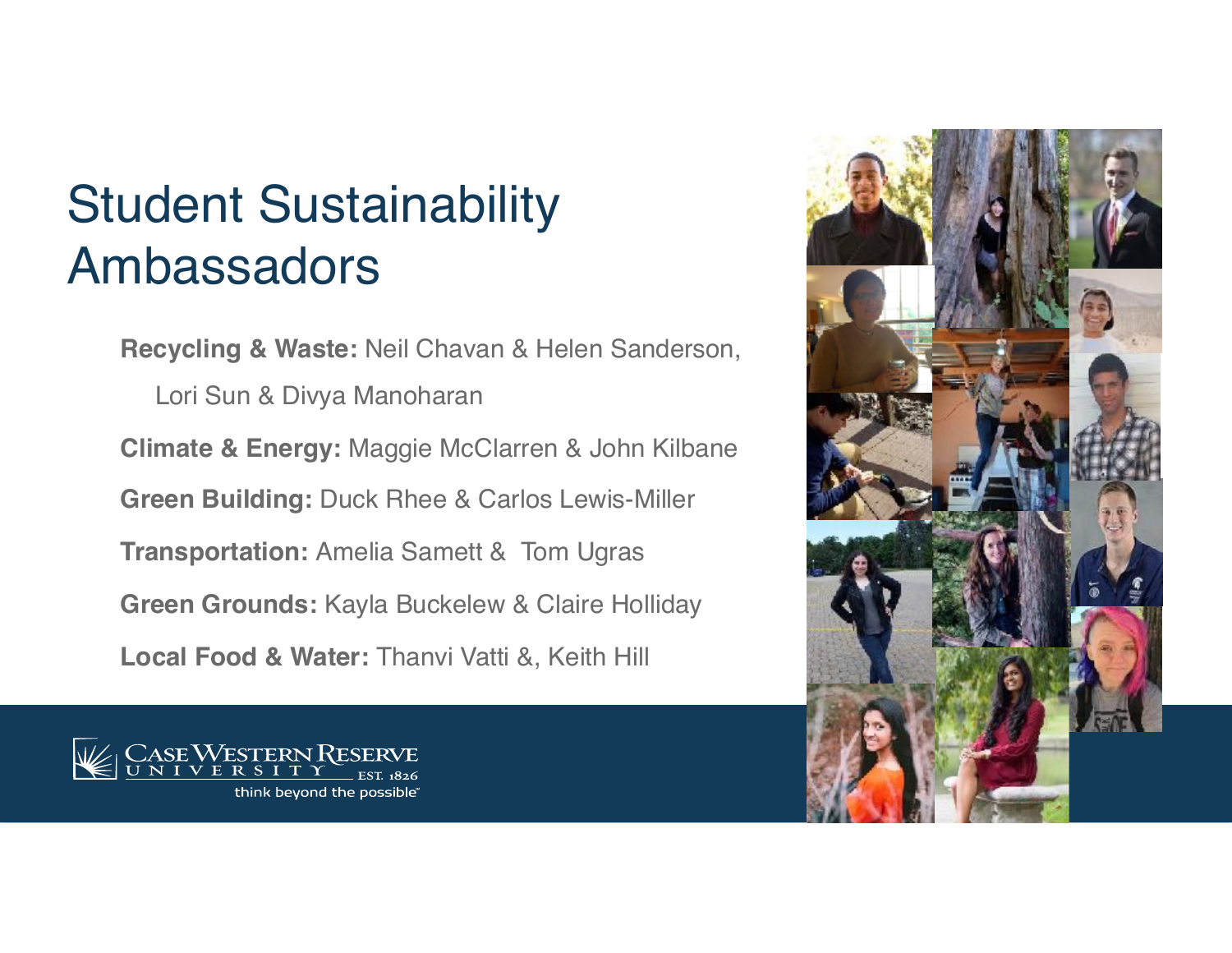### Coming Up

- April 28 Arbor Day Events in the Metroparks, Botanical Gardens and Mitchells Ice Cream
- May 1 UH Community Bike Fair and Slow Roll Opening Ride (5:30 p fair, 6p registration, 7 p ride)
- May 1 REScycle Kick-off START DONATING!
- May 2-3 Erie Hack Water Innovation Summit Global Center for Health
- May 3 Sustainability House Applications Due by end of day
- May 19 Bike to Work Day
- June 1 Sustainability Ambassador Applications Due

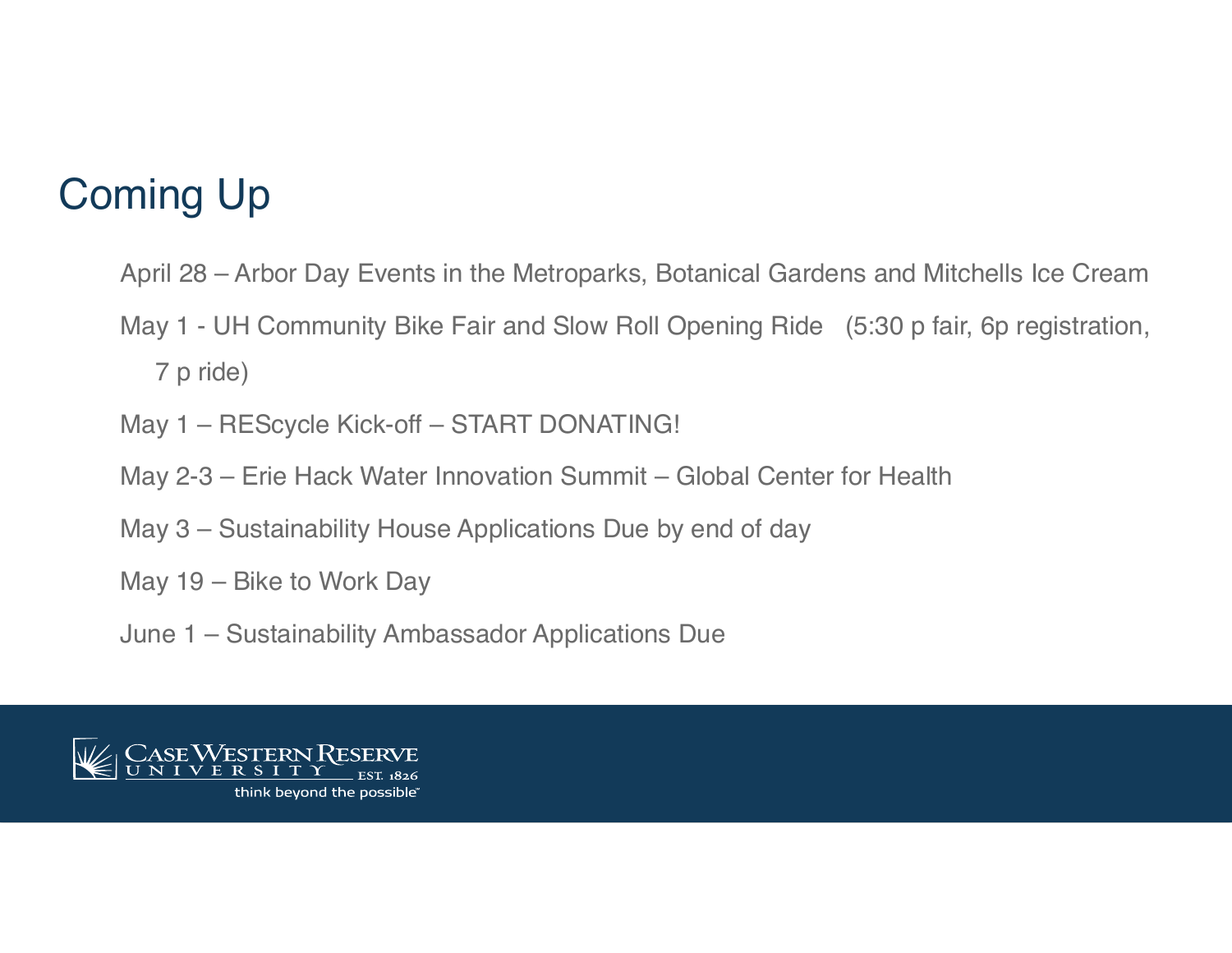#### 2017 CWRU Sustainability Champions





#### **Faculty: Dr. Nárcisz Fejes**

**Staff: Brian Gray**

#### **Student: Grace Cammarn**



think beyond the possible<sup>®</sup>